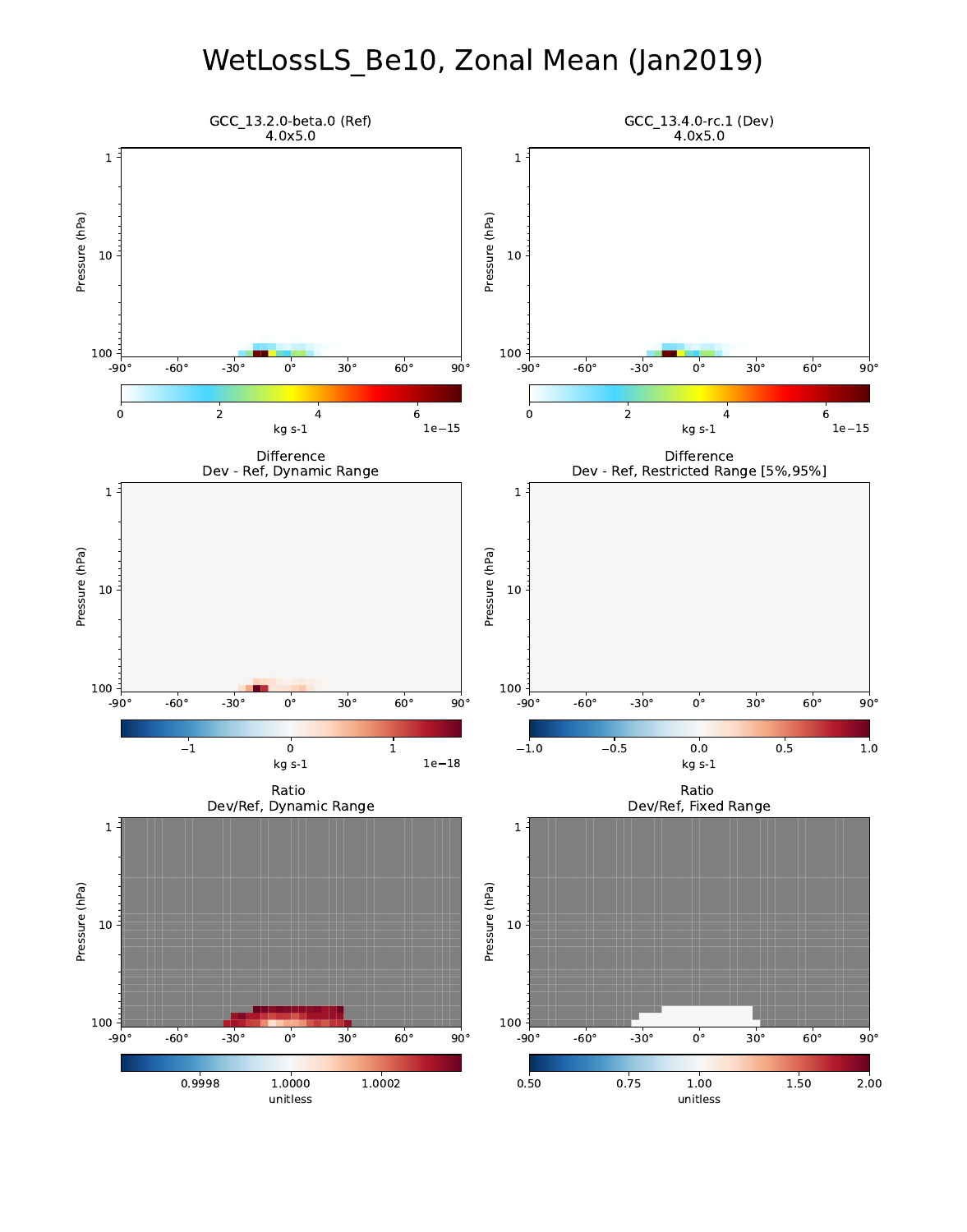### WetLossLS\_Be10Strat, Zonal Mean (Jan2019)

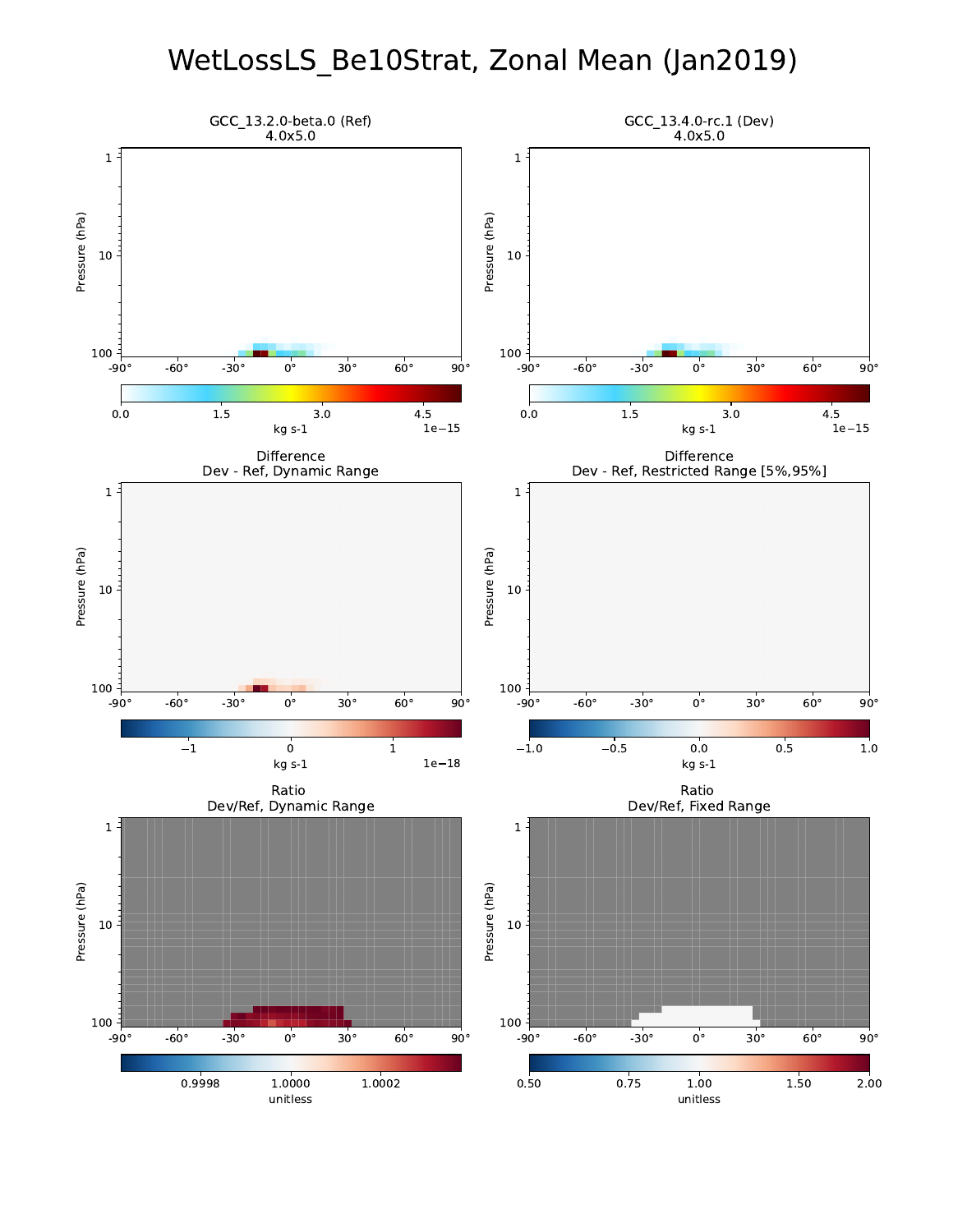# WetLossLS\_Be7, Zonal Mean (Jan2019)

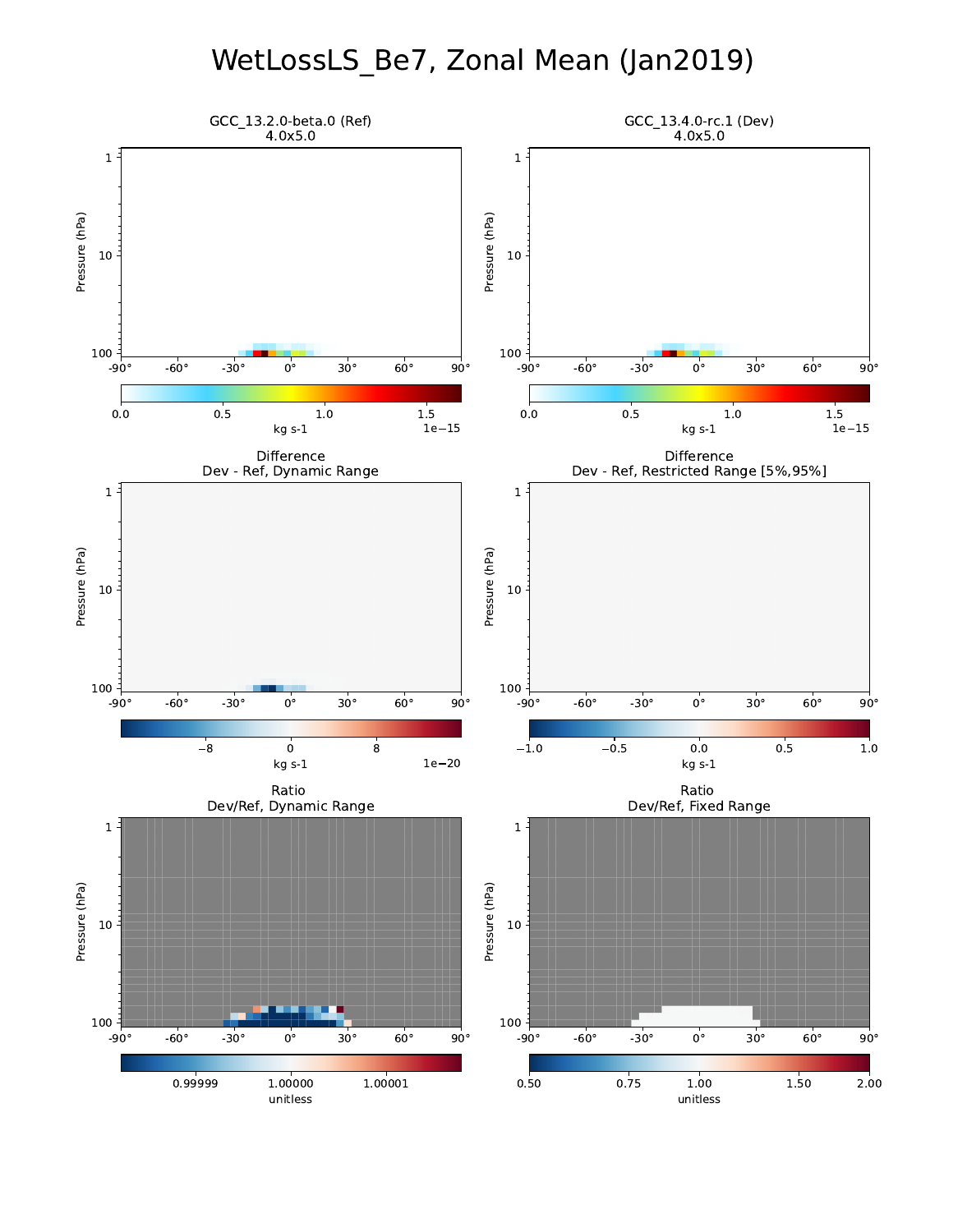### WetLossLS\_Be7Strat, Zonal Mean (Jan2019)

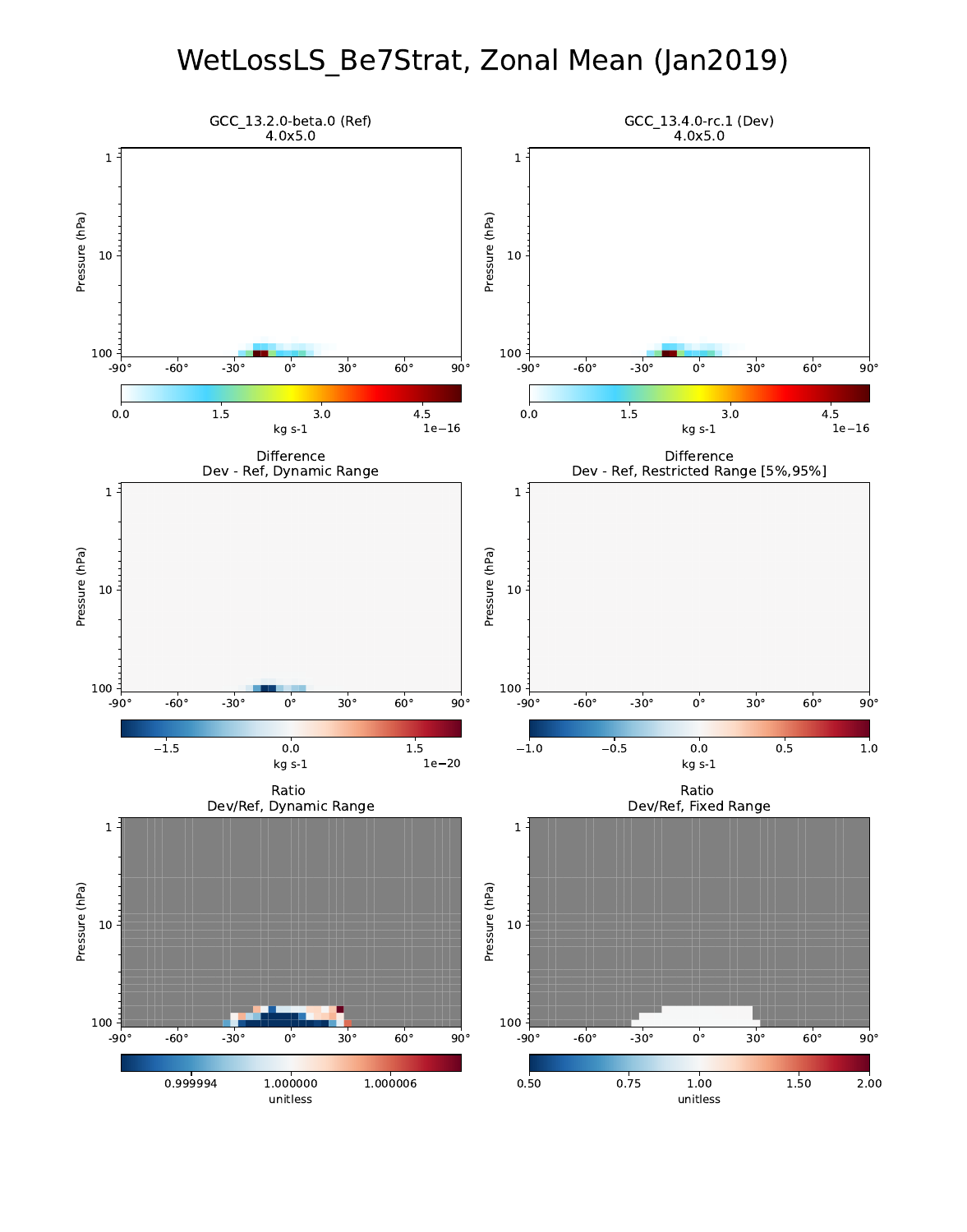### WetLossLS\_Pb210, Zonal Mean (Jan2019)